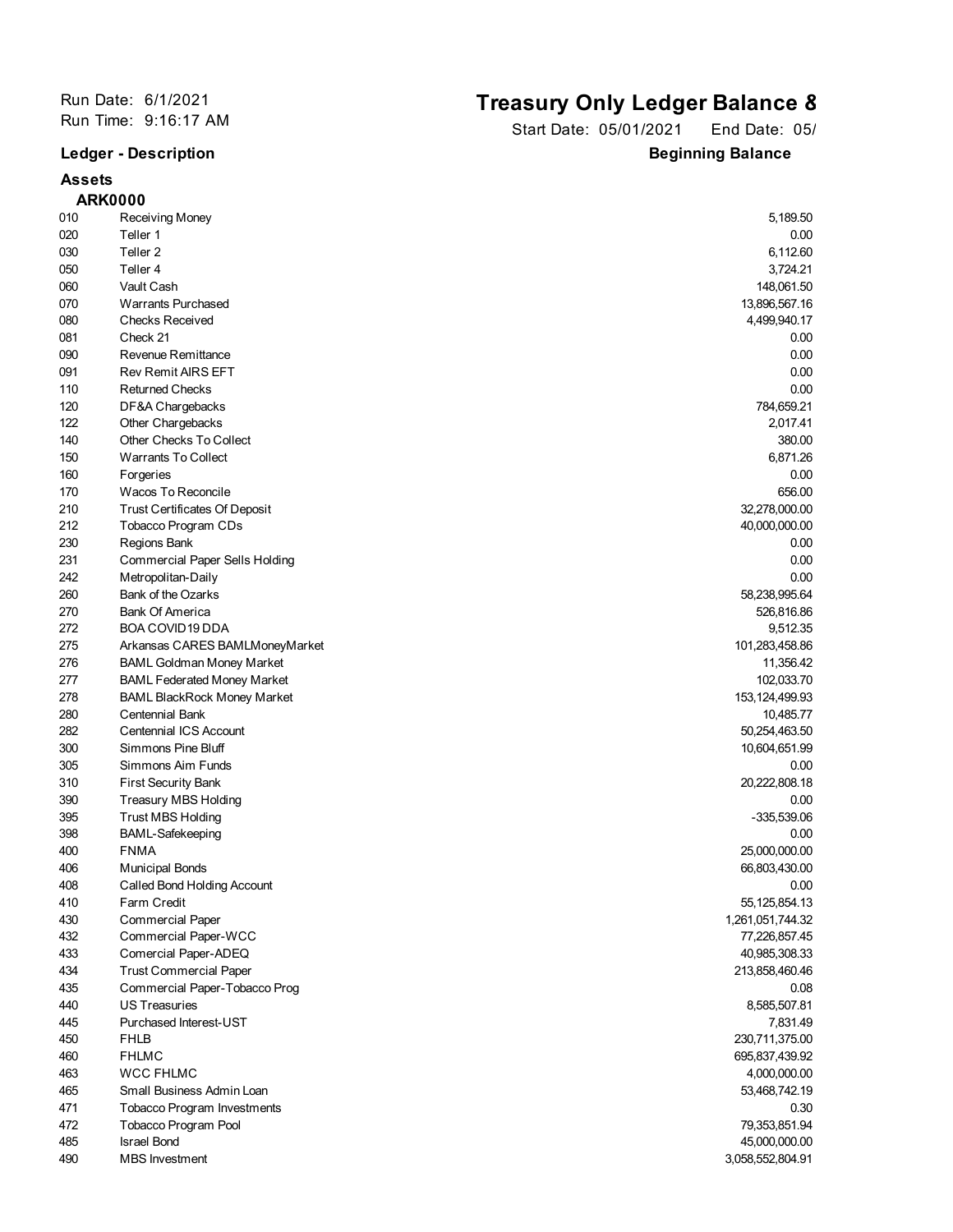| 491 | MBS Purchased Interest | 51.073.76    |
|-----|------------------------|--------------|
| 495 | Trust MBS              | 9.202.363.56 |
| 565 | SBA Holding Account    | 0.00         |

*Grand Total* **6,410,508,368.81 22,300,257,063.68** *Total for Fund: ARK0000* **6,410,508,368.81 22,300,257,063.68** *Total for Assets* **6,410,508,368.81 22,300,257,063.68** 565 SBA Holding Account 0.00 495 Trust MBS 9,202,363.56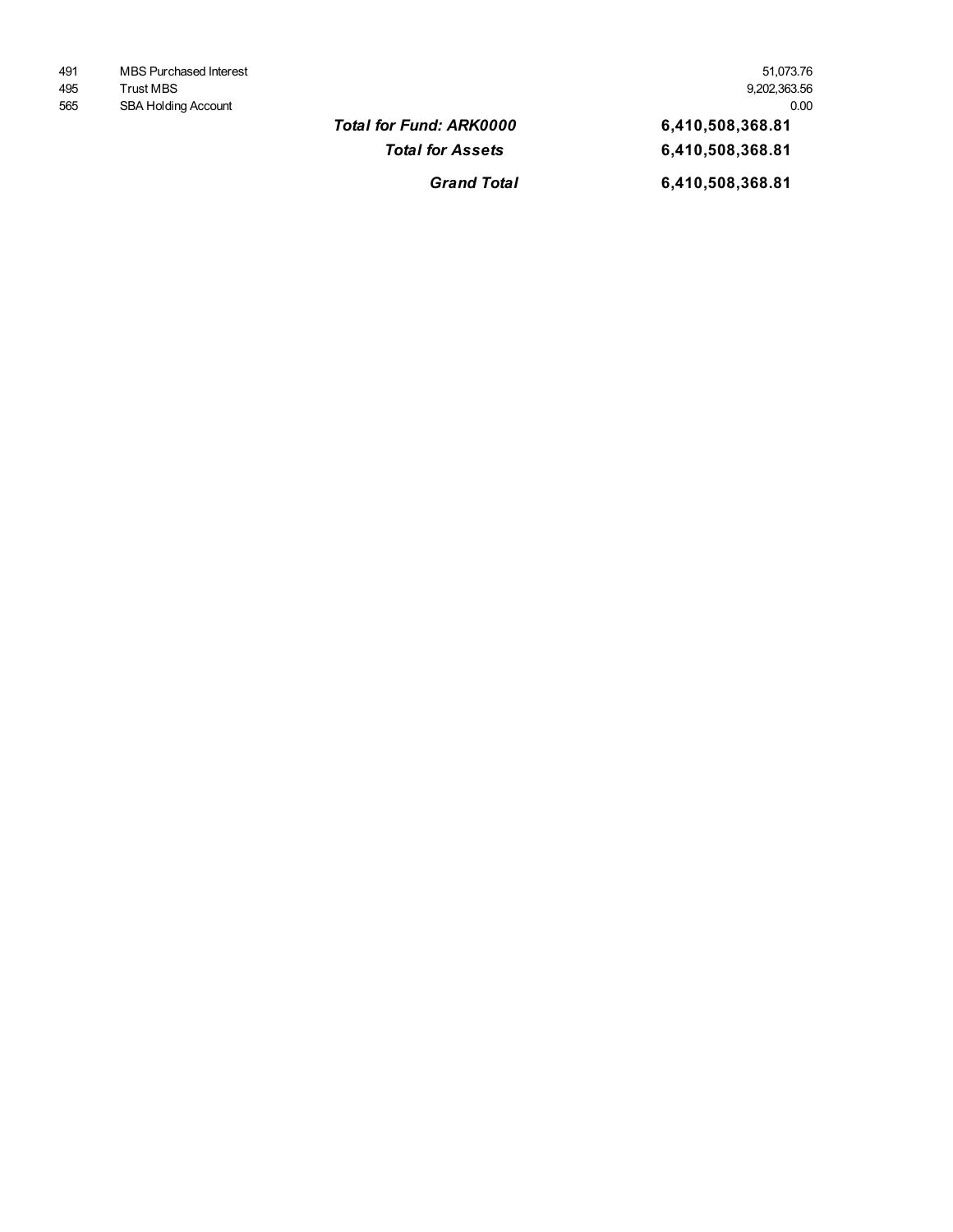| Page: |  |
|-------|--|
| User: |  |
|       |  |

## **Credits Debits Ending Balance**

| 71,879.29        | 71,673.56        | 5,395.23         |
|------------------|------------------|------------------|
| 0.00             | 0.00             | 0.00             |
| 0.00             | 446.00           | 5,666.60         |
| 0.00             | 210.00           | 3,514.21         |
| 0.00             | 0.00             | 148,061.50       |
| 2,264,021,272.54 | 2,270,328,146.17 | 7,589,693.53     |
| 41,747,045.62    | 41,633,798.18    | 4,613,187.61     |
| 24,149,403.81    | 24,149,403.81    | 0.00             |
| 0.00             | 0.00             | 0.00             |
| 1,214,082,552.28 | 1,214,082,552.28 | 0.00             |
| 0.00             | 0.00             | 0.00             |
| 486,004.61       | 1,134,661.97     | 136,001.85       |
| 33,802.58        | 34,693.74        | 1,126.25         |
| 0.00             | 0.00             | 380.00           |
|                  |                  |                  |
| 0.00             | 0.00             | 6,871.26         |
| 1,225.75         | 1,225.75         | 0.00             |
| 46,064.11        | 44,808.11        | 1,912.00         |
| 0.00             | 4,328,000.00     | 27,950,000.00    |
| 0.00             | 0.00             | 40,000,000.00    |
| 0.00             | 0.00             | 0.00             |
| 42,990,320.55    | 42,997,806.12    | $-7,485.57$      |
| 0.00             | 0.00             | 0.00             |
| 4,786.77         | 0.00             | 58,243,782.41    |
| 5,812,213,237.62 | 5,812,465,164.64 | 274,889.84       |
| 0.39             | 0.00             | 9,512.74         |
| 3,042.14         | 1,805,827.04     | 99,480,673.96    |
| 0.32             | 0.00             | 11,356.74        |
| 2.95             | 0.00             | 102,036.65       |
| 1,561,001,603.86 | 1,660,000,000.00 | 54, 126, 103.79  |
| 1.12             | 0.00             | 10,486.89        |
| 5,368.34         | 0.00             | 50,259,831.84    |
| 341,794,697.98   | 324,707,835.10   | 27,691,514.87    |
| 0.00             | 0.00             | 0.00             |
| 5,817.52         | 0.00             | 20,228,625.70    |
|                  |                  |                  |
| 88,650,936.48    | 88,650,936.48    | 0.00             |
| 335,539.06       | 277,557.45       | -277,557.45      |
| 6,187,988,662.04 | 6,187,988,662.04 | 0.00             |
| 0.00             | 0.00             | 25,000,000.00    |
| 3,169.97         | 0.00             | 66,806,599.97    |
| 663,378.29       | 663,378.29       | 0.00             |
| 24,050,000.00    | 0.00             | 79, 175, 854. 13 |
| 4,406,231,021.08 | 3,842,511,644.84 | 1,824,771,120.56 |
| 23,750,696.23    | 15,753,538.40    | 85,224,015.28    |
| 0.00             | 40,985,308.33    | 0.00             |
| 168,388,200.47   | 214,728,642.18   | 167,518,018.75   |
| 0.00             | 0.00             | 0.08             |
| 0.00             | 0.00             | 8,585,507.81     |
| 0.00             | 0.00             | 7,831.49         |
| 0.00             | 0.00             | 230,711,375.00   |
| 10,622.07        | 0.00             | 695,848,061.99   |
| 0.00             | 0.00             | 4,000,000.00     |
| 190,985.67       | 0.00             | 53,659,727.86    |
| 0.00             | 0.00             | 0.30             |
| 443.02           | 9,083,714.60     | 70,270,580.36    |
|                  |                  |                  |
| 0.00             | 0.00             | 45,000,000.00    |
| 96,954,596.03    | 48,651,919.20    | 3,106,855,481.74 |